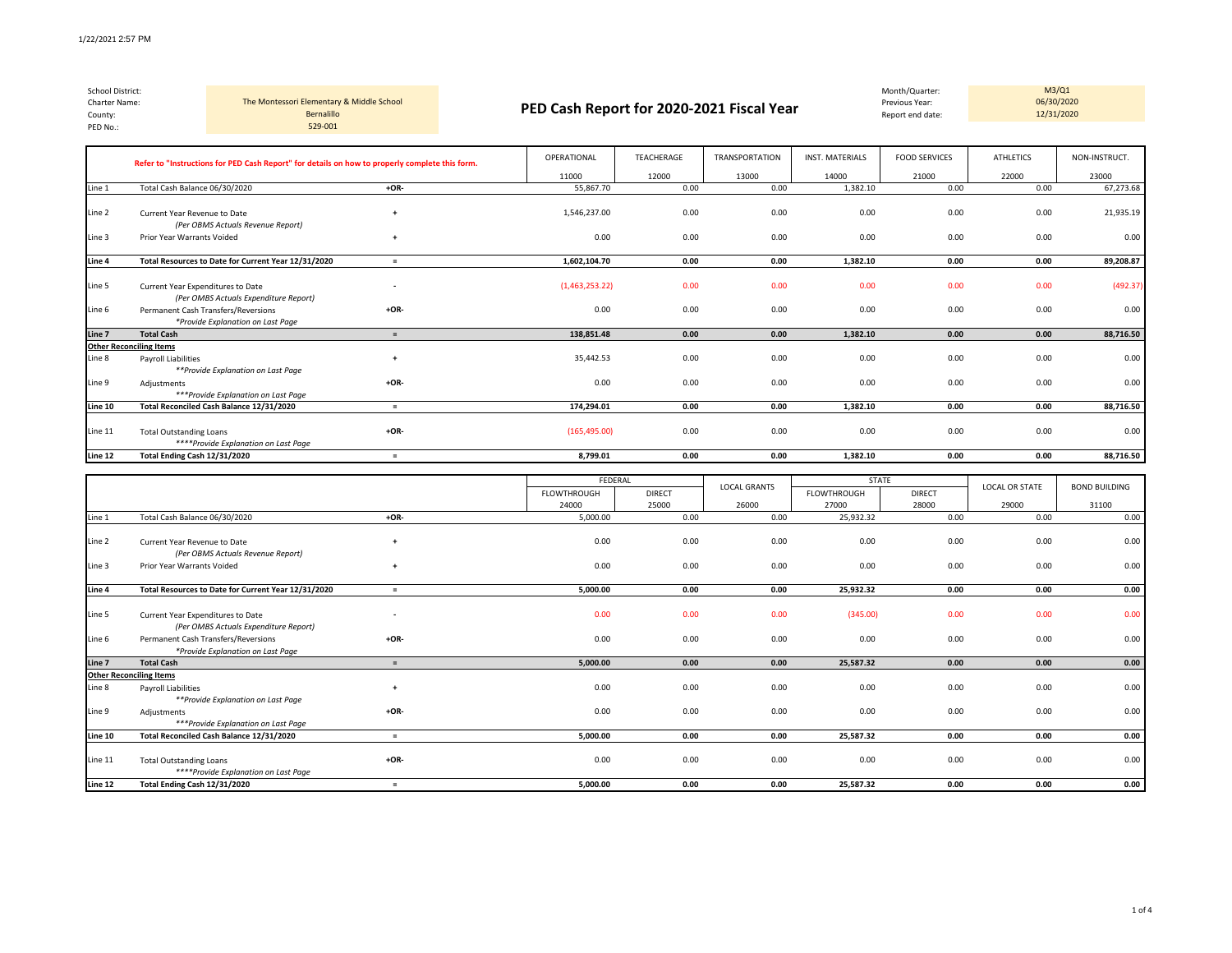| School District:<br>Charter Name:<br>County:<br>PED No.: |                               | The Montessori Elementary & Middle School<br><b>Bernalillo</b><br>529-001 |      | PED Cash Report for 2020-2021 Fiscal Year |       |                        |         |                    | Month/Quarter:<br>Previous Year:<br>Report end date: | M3/Q1<br>06/30/2020<br>12/31/2020 |                    |
|----------------------------------------------------------|-------------------------------|---------------------------------------------------------------------------|------|-------------------------------------------|-------|------------------------|---------|--------------------|------------------------------------------------------|-----------------------------------|--------------------|
|                                                          |                               |                                                                           |      | PUBLIC SCHOOL                             |       | SPECIAL CAPITAL OUTLAY |         | CAPITAL IMPROV. HB |                                                      | CAPITAL IMPROV. SB9               |                    |
|                                                          |                               |                                                                           |      | CAPITAL OUTLAY                            | LOCAL | <b>STATE</b>           | FEDERAL | 33                 | STATE                                                | LOCAL                             | <b>STATE MATCH</b> |
|                                                          |                               |                                                                           |      | 31200                                     | 31300 | 31400                  | 31500   | 31600              | 31700                                                | 31701                             | 31703              |
| Line 1                                                   | Total Cash Balance 06/30/2020 |                                                                           | +OR- | 0.00                                      | 0.00  | 0.00                   | 0.00    | 1,396,883.48       | 0.00                                                 | 314,036.18                        | 10,897.00          |
| Line 2                                                   | Current Year Revenue to Date  | (Per OBMS Actuals Revenue Report)                                         |      | 0.00                                      | 0.00  | 0.00                   | 0.00    | 72,534.75          | 0.00                                                 | 36,600.37                         | 0.00               |
| Line 3                                                   | Prior Year Warrants Voided    |                                                                           |      | 0.00                                      | 0.00  | 0.00                   | 0.00    | 0.00               | 0.00                                                 | 0.00                              | 0.00               |
| Line 4                                                   |                               | Total Resources to Date for Current Year 12/31/2020                       |      | 0.00                                      | 0.00  | 0.00                   | 0.00    | 1.469.418.23       | 0.00                                                 | 350.636.55                        | 10.897.00          |

| Line 5  | Current Year Expenditures to Date<br>(Per OMBS Actuals Expenditure Report) |        | (165, 495.00) | 0.00 | 0.00 | 0.00 | (78, 240.45) | 0.00 | (69, 304.29) | 0.00      |
|---------|----------------------------------------------------------------------------|--------|---------------|------|------|------|--------------|------|--------------|-----------|
| Line 6  | Permanent Cash Transfers/Reversions<br>*Provide Explanation on Last Page   | $+OR-$ | 0.00          | 0.00 | 0.00 | 0.00 | 0.00         | 0.00 | 0.00         | 0.00      |
| Line 7  | <b>Total Cash</b>                                                          |        | (165, 495.00) | 0.00 | 0.00 | 0.00 | 1,391,177.78 | 0.00 | 281,332.26   | 10,897.00 |
|         | <b>Other Reconciling Items</b>                                             |        |               |      |      |      |              |      |              |           |
| Line 8  | Payroll Liabilities<br>**Provide Explanation on Last Page                  |        | 0.00          | 0.00 | 0.00 | 0.00 | 0.00         | 0.00 | 0.00         | 0.00      |
| Line 9  | Adjustments<br>***Provide Explanation on Last Page                         | $+OR-$ | 0.00          | 0.00 | 0.00 | 0.00 | 0.00         | 0.00 | 0.00         | 0.00      |
| Line 10 | Total Reconciled Cash Balance 12/31/2020                                   |        | (165, 495.00) | 0.00 | 0.00 | 0.00 | 1.391.177.78 | 0.00 | 281,332.26   | 10,897.00 |
| Line 11 | <b>Total Outstanding Loans</b><br>****Provide Explanation on Last Page     | $+OR-$ | 165,495.00    | 0.00 | 0.00 | 0.00 | 0.00         | 0.00 | 0.00         | 0.00      |
| Line 12 | Total Ending Cash 12/31/2020                                               |        | 0.00          | 0.00 | 0.00 | 0.00 | 1,391,177.78 | 0.00 | 281,332.26   | 10,897.00 |

|         |                                                                            |                          | <b>ENERGY EFFICIENCY</b> | ED. TECH EQUIP ACT | PSCOC 20% | <b>DEBT SERVICE</b> |       | DEFERRED SICK LEAVE ED TECH DEBT SERVICE | <b>GRAND TOTAL ALL</b> |
|---------|----------------------------------------------------------------------------|--------------------------|--------------------------|--------------------|-----------|---------------------|-------|------------------------------------------|------------------------|
|         |                                                                            |                          | 31800                    | 31900              | 32100     | 41000               | 42000 | 43000                                    |                        |
| Line 1  | Total Cash Balance 06/30/2020                                              | $+OR-$                   | 0.00                     | 0.00               | 0.00      | 0.00                | 0.00  | 0.00                                     | 1,877,272.46           |
| Line 2  | Current Year Revenue to Date<br>(Per OBMS Actuals Revenue Report)          | $\overline{ }$           | 0.00                     | 0.00               | 0.00      | 0.00                | 0.00  | 0.00                                     | 1,677,307.31           |
| Line 3  | Prior Year Warrants Voided                                                 | $\ddot{}$                | 0.00                     | 0.00               | 0.00      | 0.00                | 0.00  | 0.00                                     | 0.00                   |
| Line 4  | Total Resources to Date for Current Year 12/31/2020                        | $=$                      | 0.00                     | 0.00               | 0.00      | 0.00                | 0.00  | 0.00                                     | 3,554,579.77           |
| Line 5  | Current Year Expenditures to Date<br>(Per OMBS Actuals Expenditure Report) | $\overline{\phantom{a}}$ | 0.00                     | 0.00               | 0.00      | 0.00                | 0.00  | 0.00                                     | (1,777,130.33)         |
| Line 6  | Permanent Cash Transfers/Reversions<br>*Provide Explanation on Last Page   | $+OR-$                   | 0.00                     | 0.00               | 0.00      | 0.00                | 0.00  | 0.00                                     | 0.00                   |
| Line 7  | <b>Total Cash</b>                                                          | $=$                      | 0.00                     | 0.00               | 0.00      | 0.00                | 0.00  | 0.00                                     | 1,777,449.44           |
|         | <b>Other Reconciling Items</b>                                             |                          |                          |                    |           |                     |       |                                          |                        |
| Line 8  | <b>Payroll Liabilities</b><br>**Provide Explanation on Last Page           | $\overline{ }$           | 0.00                     | 0.00               | 0.00      | 0.00                | 0.00  | 0.00                                     | 35,442.53              |
| Line 9  | Adjustments<br>***Provide Explanation on Last Page                         | $+OR-$                   | 0.00                     | 0.00               | 0.00      | 0.00                | 0.00  | 0.00                                     | 0.00                   |
| Line 10 | Total Reconciled Cash Balance 12/31/2020                                   | $=$                      | 0.00                     | 0.00               | 0.00      | 0.00                | 0.00  | 0.00                                     | 1,812,891.97           |
| Line 11 | <b>Total Outstanding Loans</b><br>****Provide Explanation on Last Page     | $+OR-$                   | 0.00                     | 0.00               | 0.00      | 0.00                | 0.00  | 0.00                                     | 0.00                   |
| Line 12 | Total Ending Cash 12/31/2020                                               | $=$                      | 0.00                     | 0.00               | 0.00      | 0.00                | 0.00  | 0.00                                     | 1,812,891.97           |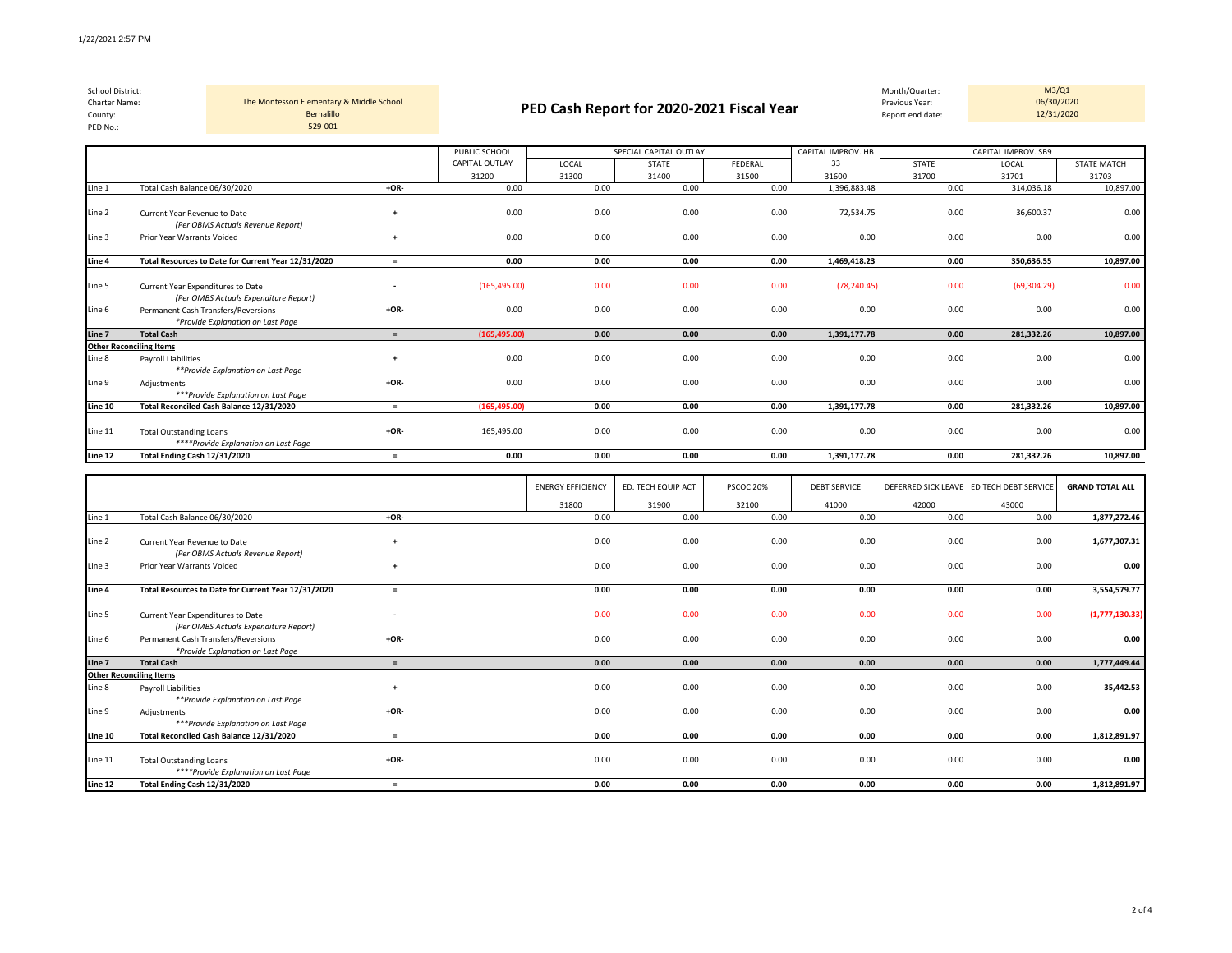| School District:<br>Charter Name:<br>County: |  | The Montessori Elementary & Middle School<br>Bernalillo |                             |                                                          | PED Cash Report for 2020-2021 Fiscal Year |                                       |                     |                              | Month/Quarter:<br>Previous Year:<br>Report end date: |                          | M3/Q1<br>06/30/2020<br>12/31/2020 |
|----------------------------------------------|--|---------------------------------------------------------|-----------------------------|----------------------------------------------------------|-------------------------------------------|---------------------------------------|---------------------|------------------------------|------------------------------------------------------|--------------------------|-----------------------------------|
| PED No.:                                     |  | 529-001                                                 |                             |                                                          |                                           |                                       |                     |                              |                                                      |                          |                                   |
| Column                                       |  | в                                                       |                             | D                                                        |                                           |                                       | G                   | н                            |                                                      |                          |                                   |
|                                              |  |                                                         |                             |                                                          |                                           | $+OR-$                                | $+OR-$              |                              |                                                      | $+OR-$                   |                                   |
|                                              |  |                                                         | <b>From Bank Statements</b> |                                                          |                                           | <b>Adjustments to Bank Statements</b> |                     |                              | From line 12 Grand<br><b>Total All</b>               | 1,812,891.97             |                                   |
|                                              |  | Account Name / Type / Last 4 of Acct #                  | <b>Bank</b>                 | <b>Statement Balance</b><br><b>Overnight Investments</b> |                                           | <b>Net Outstanding Items</b>          | Outstanding         | <b>Adjusted Bank Balance</b> | Adjustment<br><b>Description</b>                     | <b>Adjustment Amount</b> |                                   |
|                                              |  |                                                         |                             |                                                          |                                           | (Checks) Deposits                     | Interbank transfers |                              |                                                      |                          |                                   |

|                         |               |              |      | (Checks) Deposits | interbank transfers |              |              |
|-------------------------|---------------|--------------|------|-------------------|---------------------|--------------|--------------|
| Operating/Checking/5592 | Wells fargo   | 1,816,242.49 | 0.00 | 0.00              | (3,350.52)          | 1,812,891.97 | 0.00         |
|                         |               | 0.00         | 0.00 | 0.00              | 0.00                | 0.00         | 0.00         |
|                         |               | 0.00         | 0.00 | 0.00              | 0.00                | 0.00         | 0.00         |
|                         |               | 0.00         | 0.00 | 0.00              | 0.00                | 0.00         | 0.00         |
|                         |               | 0.00         | 0.00 | 0.00              | 0.00                | 0.00         | 0.00         |
|                         |               | 0.00         | 0.00 | 0.00              | 0.00                | 0.00         | 0.00         |
|                         |               | 0.00         | 0.00 | 0.00              | 0.00                | 0.00         | 0.00         |
|                         |               | 0.00         | 0.00 | 0.00              | 0.00                | 0.00         | 0.00         |
|                         |               | 0.00         | 0.00 | 0.00              | 0.00                | 0.00         | 0.00         |
|                         |               | 0.00         | 0.00 | 0.00              | 0.00                | 0.00         | 0.00         |
|                         |               | 0.00         | 0.00 | 0.00              | 0.00                | 0.00         | 0.00         |
|                         |               | 0.00         | 0.00 | 0.00              | 0.00                | 0.00         | 0.00         |
|                         |               | 0.00         | 0.00 | 0.00              | 0.00                | 0.00         | 0.00         |
|                         |               | 0.00         | 0.00 | 0.00              | 0.00                | 0.00         | 0.00         |
|                         |               | 0.00         | 0.00 | 0.00              | 0.00                | 0.00         | 0.00         |
|                         |               | 0.00         | 0.00 | 0.00              | 0.00                | 0.00         | 0.00         |
|                         |               | 0.00         | 0.00 | 0.00              | 0.00                | 0.00         | 0.00         |
|                         |               | 0.00         | 0.00 | 0.00              | 0.00                | 0.00         | 0.00         |
|                         |               | 0.00         | 0.00 | 0.00              | 0.00                | 0.00         | 0.00         |
|                         |               | 0.00         | 0.00 | 0.00              | 0.00                | 0.00         | 0.00         |
|                         | <b>Totals</b> | 1,816,242.49 | 0.00 | 0.00              | (3,350.52)          | 1,812,891.97 | 1,812,891.97 |

**Please provide Page 1 of each of your Bank Statement(s). Depited by the column of the column of the column of the column of the column of the column of the column of the column of the column of the column of the column** 

**RECONCILED**

## **\* PERMANENT CASH TRANSFERS/REVERSIONS (LINE 6)**

Please identify all cash transfers and reversions per general ledger. Enter the fund number on the FROM FUND and TO FUND columns. Please provide an explicit explanation (to start a new line of text press Alt+Enter to inser

| <b>FROM FUND</b> | AMOUNT | TO FUND and Explicit Explanation | <b>FROM FUND</b> | AMOUNT | TO FUND and Explicit Explanation | <b>FROM FUND</b> | AMOUNT | TO FUND and Explicit Explanation |  |  |
|------------------|--------|----------------------------------|------------------|--------|----------------------------------|------------------|--------|----------------------------------|--|--|
|                  | 0.00   |                                  |                  | 0.00   |                                  | 0.00             |        |                                  |  |  |
|                  | 0.00   |                                  |                  | 0.00   |                                  |                  | 0.00   |                                  |  |  |
|                  | 0.00   |                                  |                  | 0.00   |                                  |                  | 0.00   |                                  |  |  |
|                  | 0.00   |                                  |                  | 0.00   |                                  | 0.00             |        |                                  |  |  |
|                  | 0.00   |                                  |                  | 0.00   |                                  | 0.00             |        |                                  |  |  |
|                  | 0.00   |                                  |                  | 0.00   |                                  | 0.00             |        |                                  |  |  |
|                  | 0.00   |                                  |                  | 0.00   |                                  |                  | 0.00   |                                  |  |  |
|                  | 0.00   |                                  |                  | 0.00   |                                  |                  | 0.00   |                                  |  |  |
|                  | 0.00   |                                  |                  | 0.00   |                                  |                  |        |                                  |  |  |
|                  | 0.00   |                                  |                  | 0.00   |                                  |                  |        |                                  |  |  |
|                  |        |                                  |                  |        |                                  | Total            | 0.00   |                                  |  |  |